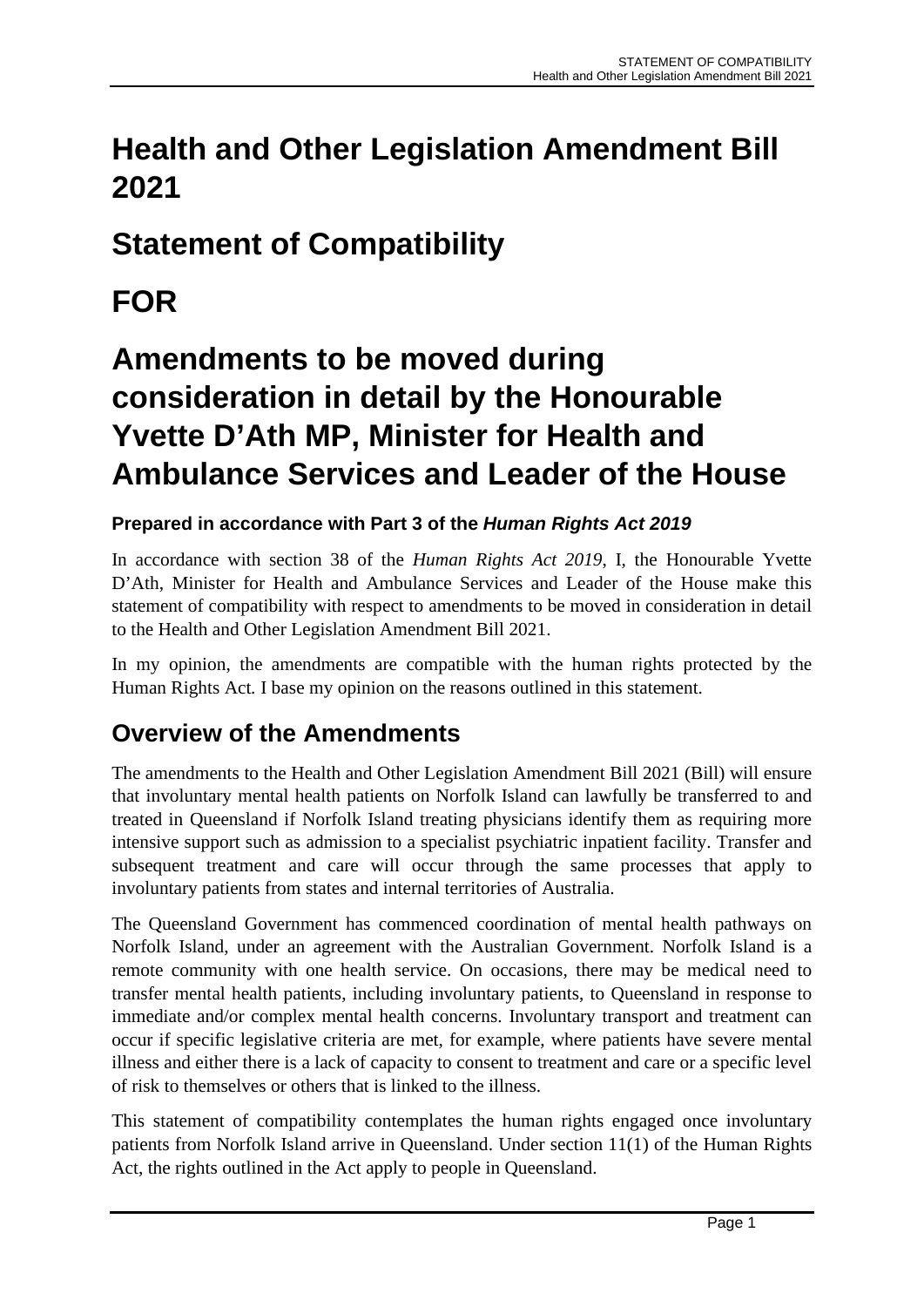### **Human Rights Issues**

#### **Human rights relevant to the Bill**

In my opinion, the human rights that are relevant to the Bill are:

- Recognition and equality before the law (section 15)
- Right to life (section 16)
- Protection from torture and cruel, inhuman or degrading treatment (section 17)
- Freedom of movement (section 19)
- Right to privacy and reputation (s 25)
- Right to liberty and security of person (section 29)
- Humane treatment when deprived of liberty (section 30)
- Right to health services (section 37)

For the reasons outlined below, I am of the view that the Bill protects and promotes the following human rights.

#### **Right to life (section 16, Human Rights Act); right to health services (section 37, Human Rights Act)**

Every person has the right to life and the right not to be arbitrarily deprived of life. This includes a positive duty for public entities to take steps to address real and immediate threats to life.

Every person has the right to access health services without discrimination. Persons must also not be refused emergency medical treatment that is immediately necessary to save the person's life or to prevent serious impairment.

The amendments engage the right to access health services because they will apply to patients on Norfolk Island whose treating physicians have identified mental health needs that are serious and urgent enough to warrant treatment and care in specialist facilities that cannot be provided on Norfolk Island and will be provided in Queensland. The right to life is engaged because this group of potential patients is likely to include patients whose mental illness is life-threatening.

New clauses 9B to 9G of the Bill amend the *Mental Health Act 2016* and *Mental Health Regulation 2017* to ensure involuntary patients from Norfolk Island can be received and treated in Queensland. Enabling access to health care upon arrival in Queensland promotes the right to life and the right to health services.

#### **Right to liberty and security of person (section 29, Human Rights Act)**

Under section 29(2) and (3) of the Human Rights Act, a person must not be subject to arbitrary detention, and must not be deprived of the person's liberty except on grounds, and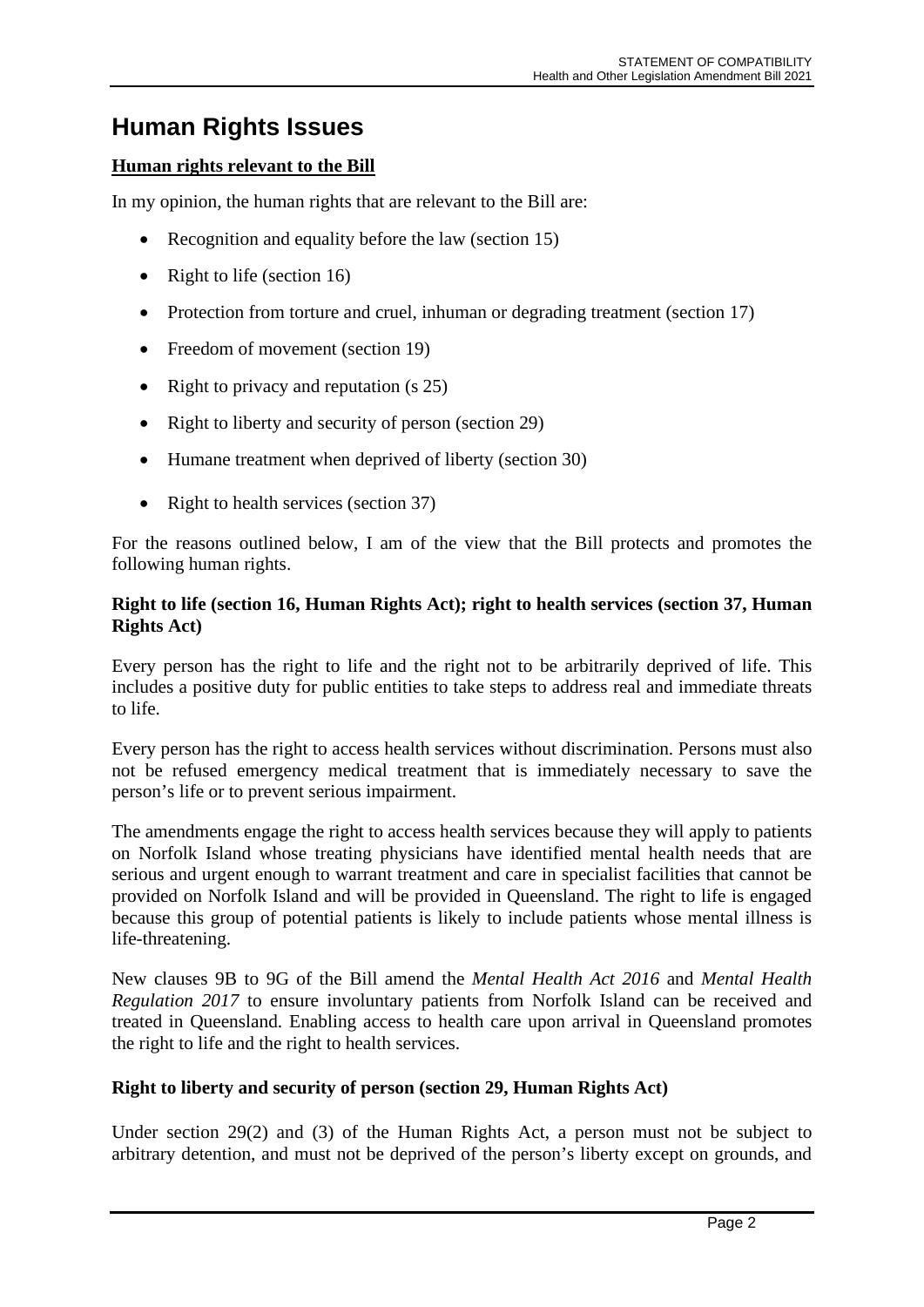in accordance with procedures, established by law. Further, a person who is detained must be informed at the time of detention of the reason for the detention (s 29(3), Human Rights Act).

The amendments enable patients from Norfolk Island to be assessed, treated and cared for in Queensland on an involuntary basis in accordance with an existing framework under the Mental Health Act. The Mental Health Act gives authorised persons and the Mental Health Review Tribunal specific powers according to the nature of the intervention. It also imposes strict pre-conditions for involuntary care which consider the severity of mental illness and the level of risk to the patient or to others that is associated with the mental illness.

The amendments support the right to liberty and security of the person by ensuring the process for detaining and assisting involuntary patients from Norfolk Island is subject to procedures established by law, which are not arbitrary because they can only apply to defined circumstances of mental health needs. In addition, section 285 of the Mental Health Act provides a right for patients to be informed with timely, accurate and appropriate information regarding their treatment and care. This right will apply to patients transferred from Norfolk Island creating an obligation for authorised mental health services to ensure a transferred patient is informed of the purpose of their transfer to Queensland and detention for examination.

#### **If human rights may be subject to limitation if the Bill is enacted – consideration of whether the limitations are reasonable and demonstrably justifiable (section 13** *Human Rights Act 2019***)**

**Privacy and reputation (section 25, Human Rights Act); protection from torture and cruel, inhuman or degrading treatment (section 17); freedom of movement (section 19,); humane treatment when deprived of liberty (section 30)**

#### *(a) The nature of the rights*

These rights are addressed together as they are engaged in similar ways.

Every person has the right not to have their privacy, family, home and correspondence unlawfully or arbitrarily interfered with (section 25(a), Human Rights Act). The right to privacy is interpreted as protecting a person's right to self-determination and personal inviolability, including protecting a person's right to make their own decisions about medical treatment. $1$ 

Every person has the right to not be treated or punished in a cruel, inhuman or degrading way. Section 17(c) of the Human Rights Act states that a person must not be subjected to medical or scientific experimentation or treatment without the person's full, free and informed consent.

Under section 19 of the Human Rights Act, every person lawfully within Queensland has the right to move freely within Queensland, enter or leave Queensland, and choose where they live.

<span id="page-2-0"></span><sup>1</sup> *Kracke v Mental Health Review Board (General)* [2009] VCAT 646; *PBU & NJE v Mental Health Tribunal* [2019] VSC 564 [126]-[128].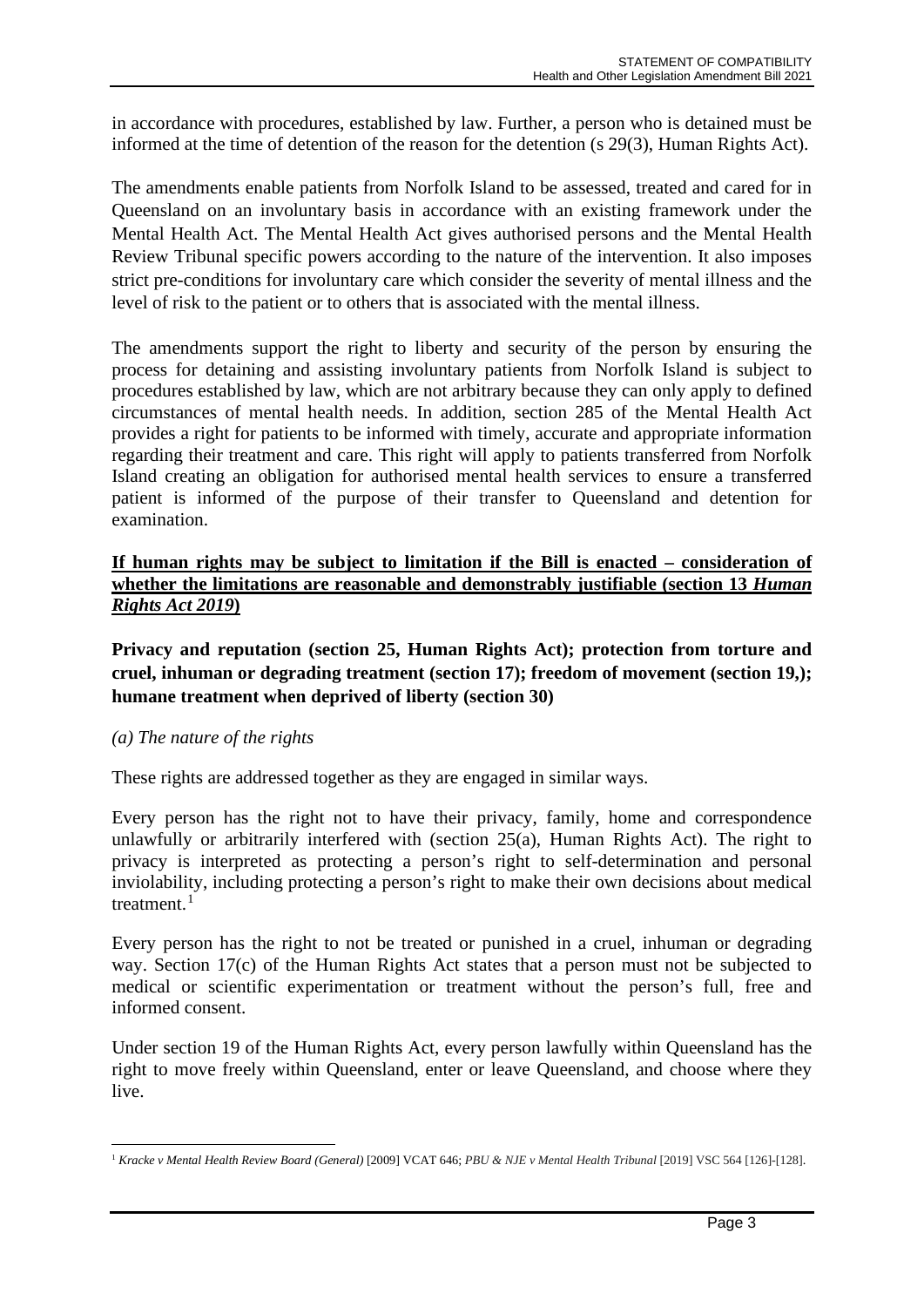Section 30(1) of the Human Rights Act provides that all persons deprived of liberty must be treated with humanity and with respect for the inherent dignity of the human person.

New clauses 9B to 9G of the Bill will result in persons who are involuntarily transported from Norfolk Island to Queensland for mental health care to be able to be lawfully received, detained, assessed and treated on an involuntary basis if the existing criteria for interstate transfers are satisfied. The right to privacy and right to not be treated or punished in a cruel, inhuman or degrading way are engaged given the involuntary nature of mental health support upon arrival in Queensland. The right to freedom of movement and right to humane treatment when deprived of liberty are relevant because the Mental Health Act permits a patient to be detained while they are involuntarily assessed and treated.

*(b) the nature of the purpose of the limitation to be imposed by the Bill if enacted, including whether it is consistent with a free and democratic society based on human dignity, equality and freedom*

The purpose of any limitation to these rights is to facilitate access to essential mental health care that reflects the level of support that patients in crisis, which may involve patients at risk of suicide, are identified as needing. The amendments also ensure appropriate medical treatment is not withheld from a person because they lack the capacity to consent.

As above, the amendments support the right to life and the right to health services. The UN Human Rights Committee has recognised the right to life as 'the supreme right' because life is 'the prerequisite for the enjoyment of all other human rights'. [2](#page-3-0) All human rights also rely on the right to health services to ensure a person's health and wellbeing, and human dignity is an underpinning value of the right to health services.

The purpose of the limitation is consistent with a free and democratic society based on human dignity, equality and freedom.

#### *(c) the relationship between the limitation to be imposed by the Bill if enacted, and its purpose, including whether the limitation helps to achieve the purpose*

Any limitation relevant to privacy and reputation, protection from torture and cruel, inhuman or degrading treatment, freedom of movement and humane treatment when deprived of liberty achieve the purpose of facilitating access to necessary emergency mental health care in Queensland. The Bill will achieve this purpose by allowing the Norfolk Island Mental Health Act to be prescribed as a corresponding law for Queensland and as a corresponding law for provisions of the Mental Health Act that relate to interstate transfers from within Australia. The result will be that the existing framework for interstate transfers is extended to Norfolk Island to allow involuntary patients on Norfolk Island to receive the health care recommended by their treating physicians.

#### *(d) whether there are any less restrictive (on human rights) and reasonably available ways to achieve the purpose of the Bill*

A less restrictive approach would be to not make the amendments, so that mental health patients can only be received, assessed and treated in Queensland with their consent.

<span id="page-3-0"></span><sup>2</sup> UN Human Rights Committee, General Comment No. 36: Article 6 (Right to Life), 124th sess, UN Doc CCPR/C/GC/36 (3 September 2019) 1 [2].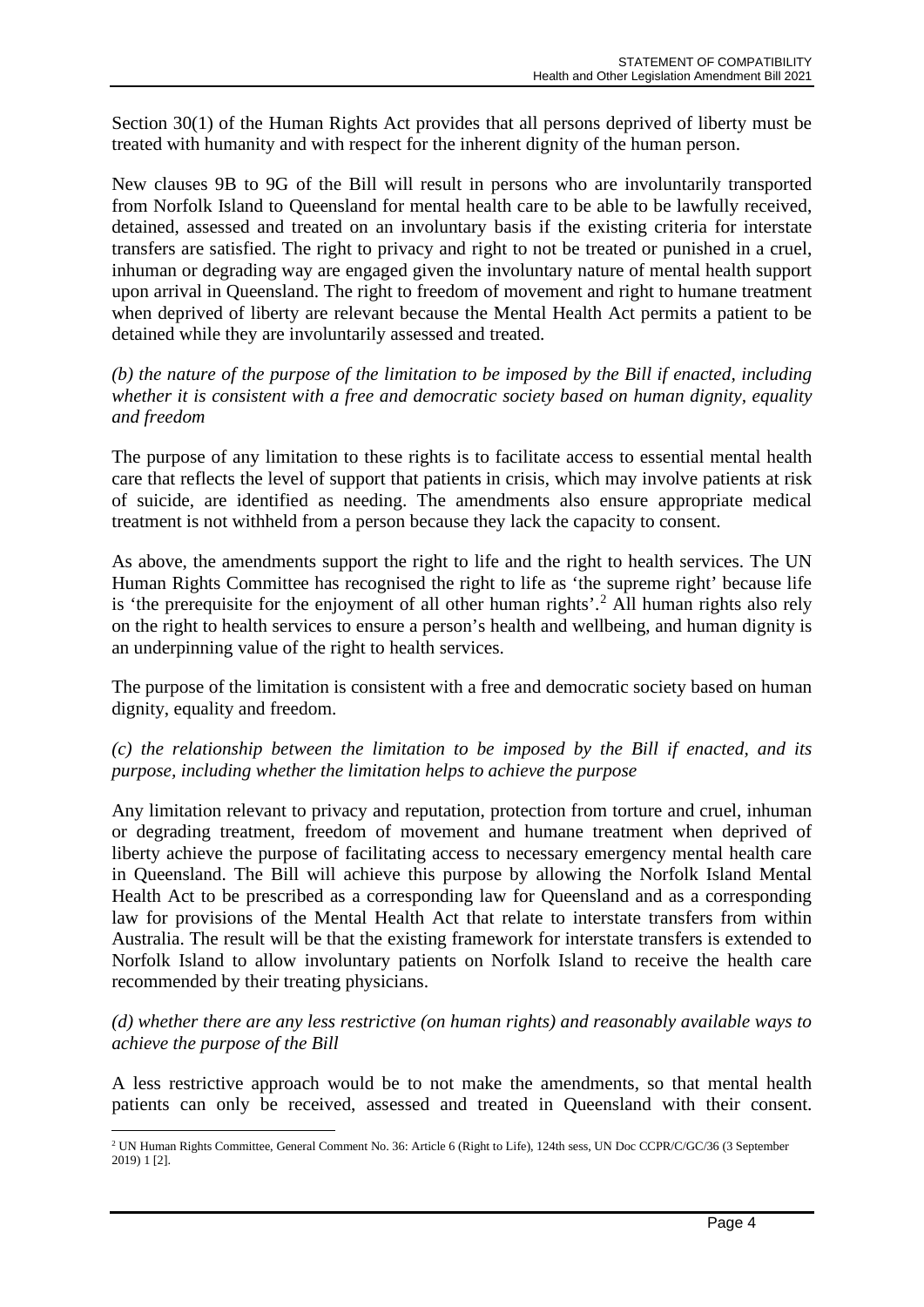However, this approach is not reasonable as it fails to account for fluctuating health and capacity, or for how formerly voluntary patients can rapidly decline in a way that warrants involuntary support. Without the amendments, appropriate mental health support could not lawfully be provided to involuntary patients who have arrived in Queensland.

The amendments will operate in the context of ensuring each patient is subject to the least restrictive approach appropriate for their treatment and care. Under the Mental Health Act, once patients arrive in Queensland, their treatment and care under the Mental Health Act is limited to specific powers of authorised persons subject to strict criteria and, according to the circumstances, review by an authorised psychiatrist, the Mental Health Review Tribunal and/or the Mental Health Court.

*(e) The balance between the importance of the purpose of the Bill, which, if enacted, would impose a limitation on human rights and the importance of preserving the human rights, taking into account the nature and extent of the limitation*

The Bill appropriately balances the rights that may be limited with two fundamental rights: the right to life and the right to health services. The rights may only be limited as authorised by the Mental Health Act's legislative criteria for involuntary assessment, treatment and care. Overall, any limitations on human rights are reasonable, justified and outweighed by the amendments fulfilling positive human rights obligations that facilitate access to specialist mental health services that are not available on Norfolk Island.

#### **Recognition and equality before the law (section 15, Human Rights Act)**

#### *(a) The nature of the right*

Every person has the right to recognition as a person before the law. Every person also has the right to enjoy the person's human rights without discrimination.

The amendments mean that patients on Norfolk Island, once they arrive in Queensland, may be provided with treatment that does not align with their views and wishes. This affects their recognition as an autonomous person before the law. As the framework for supporting involuntary patients from Norfolk Island in Queensland will only apply to persons with mental illness, the amendments also limit the right to enjoy human rights without discrimination.

*(b) the nature of the purpose of the limitation to be imposed by the Bill if enacted, including whether it is consistent with a free and democratic society based on human dignity, equality and freedom*

As outlined in respect of the other rights that may be limited, the purpose of the limitation is to facilitate access to essential mental health care that corresponds to the severity of a patient's mental illness. This purpose is consistent with a free and democratic society based on human dignity, equality and freedom because the purpose promotes the right to life and the right to health services, which are rights without which other human rights cannot be properly enjoyed.

In respect of the amendments only impacting persons with mental illness, the purpose of the limitation is to ensure that involuntary mental health patients can lawfully receive support. It is therefore appropriate that the amendments only affect persons with mental illness.